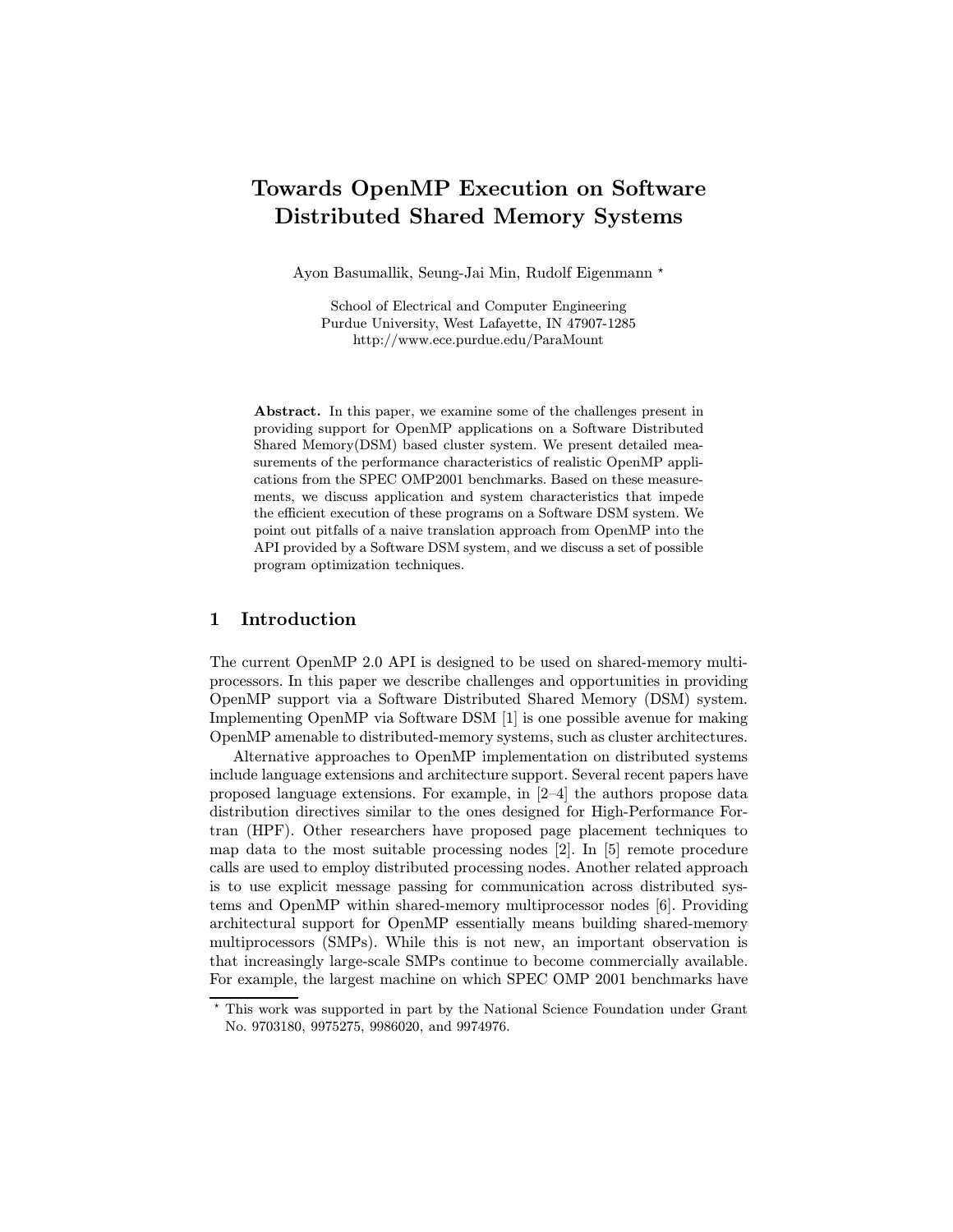been reported recently is a 128-processor Fujitsu PRIMEPOWER2000 system (www.spec.org/hpg/omp2001/results/omp2001.html).

The present paper is meant to complement, rather than compete with, these related approaches. The goal is to measure quantitatively the challenges faced when implementing OpenMP on a Software DSM system. We have found that, while results from small test programs have shown promising performance, little information on the behavior of realistic OpenMP applications on Software DSM systems is available. This paper is meant to fill this void. We will pinpoint areas needing improvement and discuss opportunities for addressing the challenges. In particular, we will describe program transformation techniques that may reduce overheads incurred by a naive translation of OpenMP programs onto a Software DSM system.

In our measurements we use a commodity cluster architecture consisting of 16 PentiumII/Linux processors connected via standard Ethernet networks. We expect the scaling behavior of this architecture to be representative of that of common cluster systems with modest network connectivity. We have measured basic OpenMP low-level performance attributes via the kernel benchmarks introduced in [7]. These benchmarks are meant to characterize the performance behavior of OpenMP constructs, such as the time taken to fork and join a parallel region or to execute a barrier. We have also measured a small, highly parallel program, demonstrating upper bounds on the scalability of a Software DSM application. In order to understand the performance characteristics of realistic OpenMP applications, we have measured three of the SPEC OMP2001 applications. We have chosen the applications wupwise, swim and equake, which are among the most scalable of SPEC's OpenMP benchmarks. Wupwise and swim are Fortran codes whereas equake is written in C. In order to execute these OpenMP programs on a Software DSM system we have hand-translated them into the API provided by the Treadmarks system [8]. We will describe some of the key transformation steps.

The rest of the paper is organized as follows. In Section 2 we will describe the transformations applied to the OpenMP benchmarks in order to execute them on the Treadmarks Software DSM system. In Section 3 we present and discuss our measurements. In Section 4 we describe techniques for improving the performance of OpenMP/Software DSM programs. Section 5 concludes the paper.

# 2 Translating OpenMP Applications into Software DSM Programs

Common translation methods for loop-parallel languages employ a microtasking scheme. Here the master processor begins program execution as a sequential process and pre-forks helper processes on the participating processors, which sleep until needed. On encountering a parallel construct, the master wakes the helpers and sets up the requisite execution environment. Such microtasking schemes are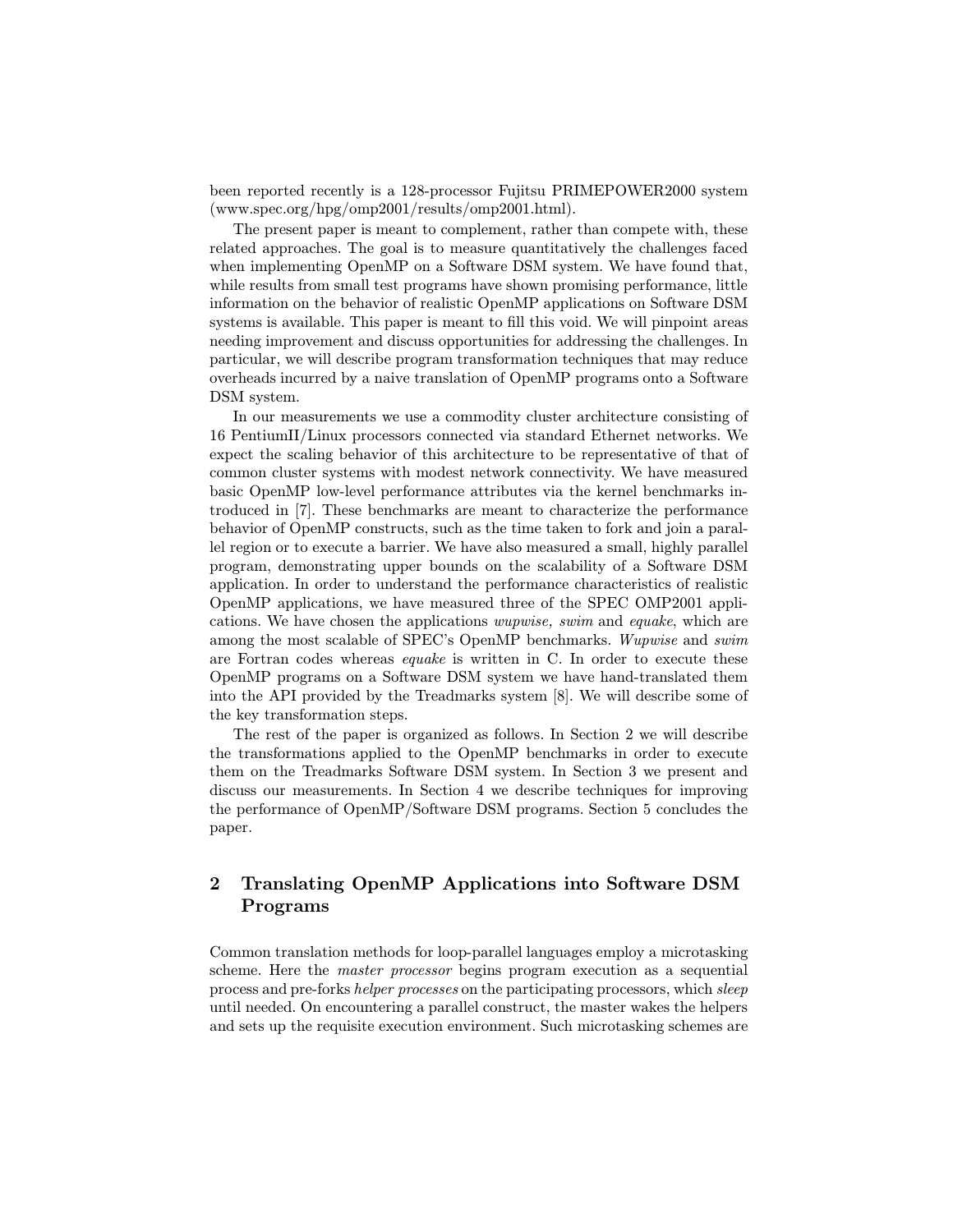typically used in shared-memory environments with low communication latencies and fully shared address-spaces.

Software distributed shared-memory systems usually exhibit significantly higher communication latencies and they do not support fully-shared address spaces. In the Treadmarks Software DSM system used in our work, sharedmemory sections can be allocated on-request. However, all process-local address spaces are private – not visible to other processes. Typically, there are also constraints on the amount of shared-memory which can be allocated. This is an issue for applications with large data-sets. These properties question the benefit of a microtasking scheme because (1)the helper wakeup call performed by the master process would take significantly longer and (2) the data environment communicated to the helpers could only include addresses from the explicitly allocated shared address space. Therefore, in our work we have chosen an SPMD scheme, as is more common in applications for distributed systems. In an SPMD scheme all processes begin execution of the program in parallel. Sections that need to be executed only by one processor must be marked explicitly and executed conditionally on the process identification.

We translate OpenMP workshare constructs in the usual method, by modifying lower and upper bound of the loops according to the iteration space assigned for each participating process. Currently we support static scheduling only. All parallel constructs are placed between a pair of barrier synchronizations. The barriers perform the dual functions of synchronization and maintaining coherence of shared data. Our SPMD approach is different from that adopted in [1] and it resolves, to an extent, the issues described earlier. We do not need explicit wakeup calls. We may also substitute communication of certain data items by redundantly computing them and thus reduce the amount of memory that must be allocated as shared.

The translation of serial program sections now becomes non-trivial. The need to maintain correct control flow precludes the possibility of executing the serial section by only the master process. Thus, following the SPMD method, parts of the serial section are redundantly executed by all participating processes. However, correctness constraints dictate that shared-memory updates as well as certain operations like  $I/O$  in the serial section be done only by the master process. Each such portions is marked to be executed by the master only and is followed by a barrier to ensure shared-memory coherence.

# 3 Performance Measurements

In this section we describe and discuss some measurements carried out on the performance of OpenMP kernels, microbenchmarks and real-application benchmarks on our cluster. The programs were hand-translated using the transformations described in Section 2, without any further optimizations.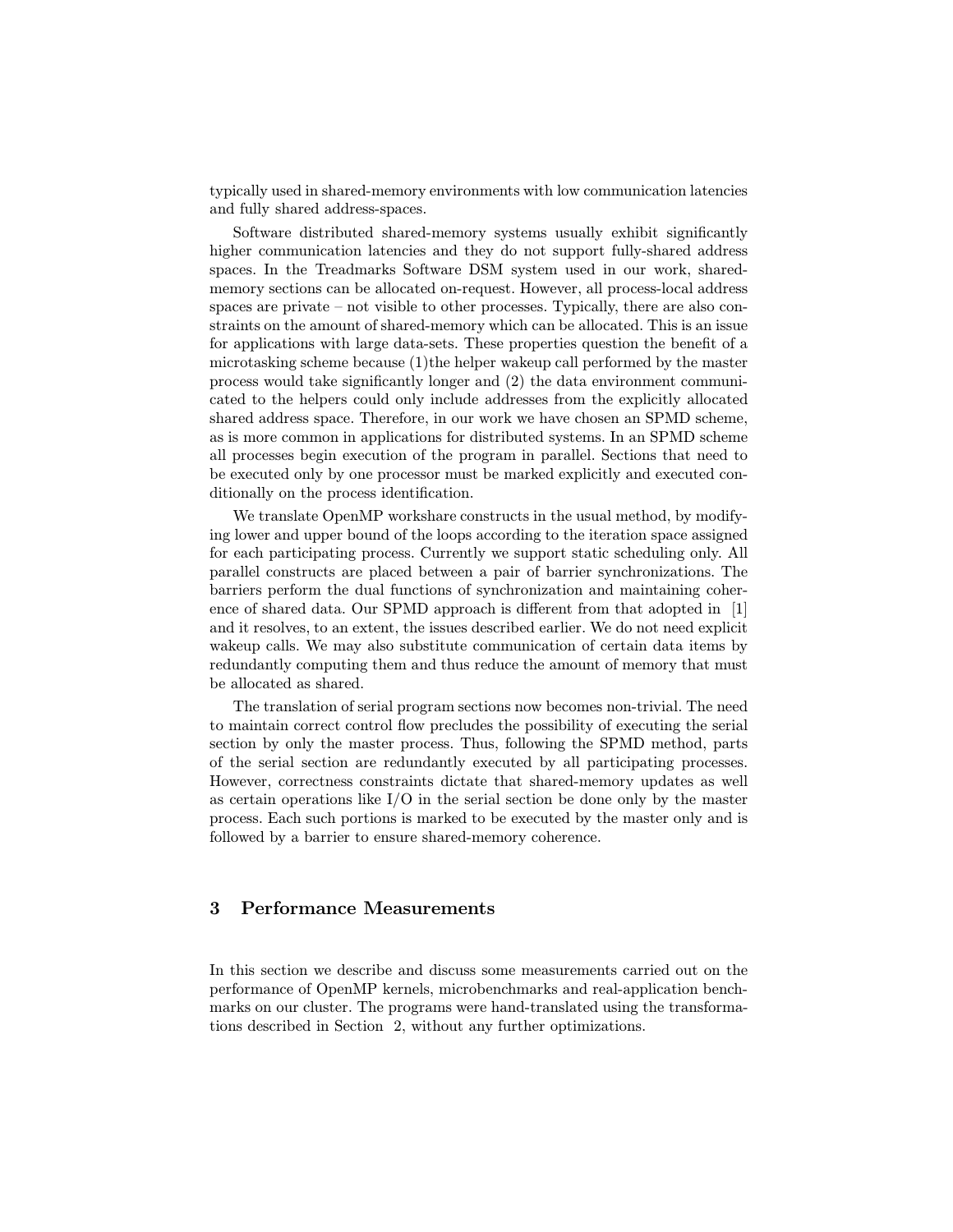#### 3.1 Speedup Bounds: Performance of an OpenMP Kernel

In order to test the basic capability of scaling parallel code, we measured the performance of a simple OpenMP kernel, which is a small, highly parallel program that calculates the value of  $\pi$  using the integral approximation  $\int_0^1 \frac{4.0}{(1.0+x^2)} dx$ . The OpenMP constructs used within the program include a single OMP DO with a REDUCTION clause. The execution times and speedups obtained(shown in Figure 1) provides an upper bound on the performance we can expect for our system. This kernel makes use of only 3 shared scalar variables.Thus the coherence actions at the barrier terminating the parallel region are minor. This point will assume significance when we compare the performance of this kernel to real applications.



Fig. 1. Execution Time and Speedup of the  $PI$  program on 1,2,4 and 8 processors

#### 3.2 Performance of the OpenMP Synchronization Microbenchmark

In order to understand the overheads incurred by the different OpenMP constructs on our system, we have used the kernel benchmarks introduced in [7]. In the present work we are primarily interested in the synchronization overheads. The performance of our system on the Synchronization Microbenchmark is shown in Figure 2.

The trends displayed in Figure 2 look similar to those for the NUMA machines (such as the SGI Origin 2000) enumerated in [7]. This is consistent with the fact that a NUMA machine is conceptually similar to a Software DSM system. However, for a Software DSM system, the overheads are now in the order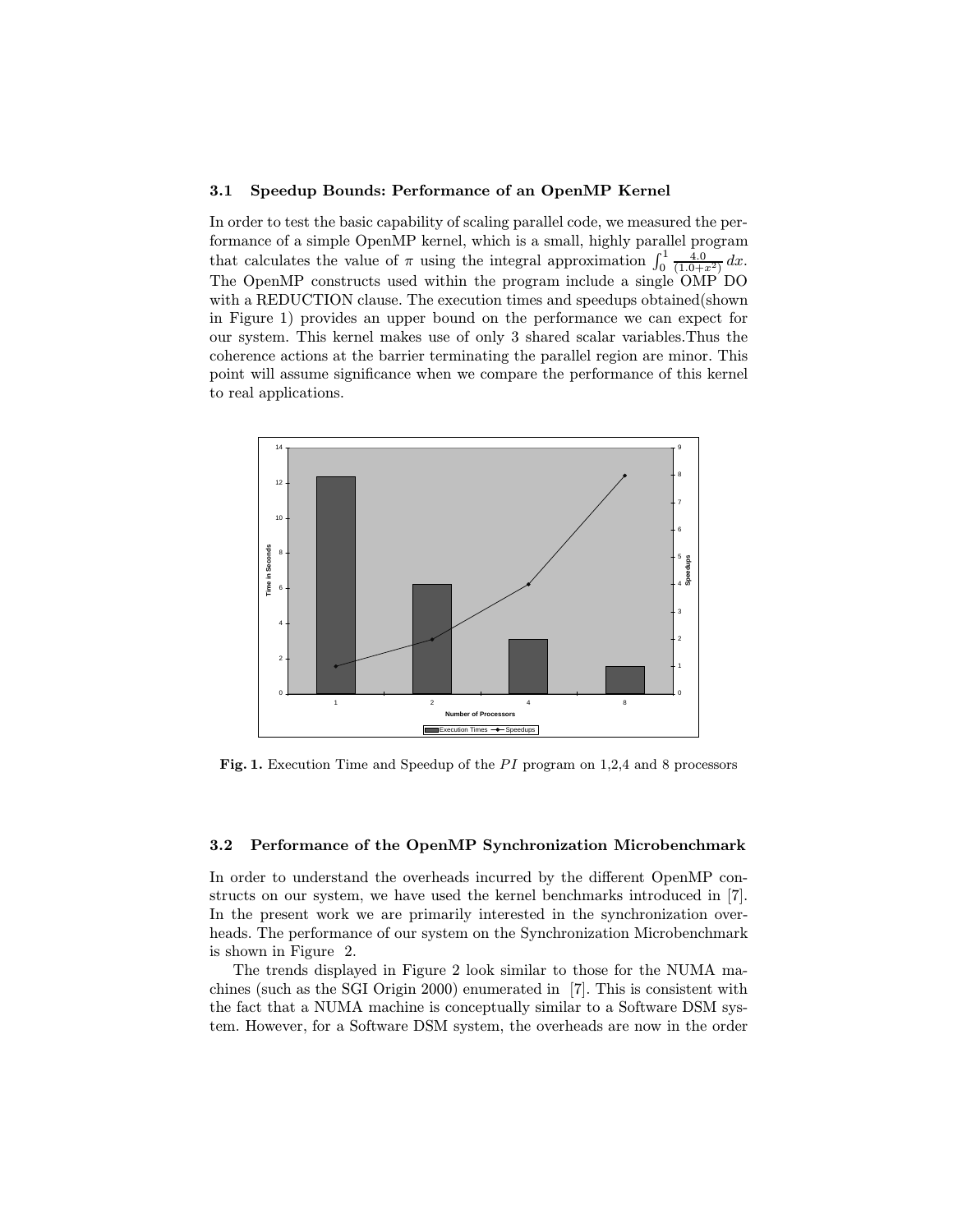

Fig. 2. OpenMP Synchronization Overheads as measured by the OpenMP Synchronization Microbenchmark. The overheads have been measured on a system of 1,2,4 and 8 processors.

of milliseconds as compared to microseconds overhead in NUMA SMPs. The dominant factor is the *barrier* overhead, since the barrier also maintains coherence of the shared-memory. These coherence overheads grow with the increase in shared memory activity within parallel constructs in a Software DSM. This fact is not captured here since the Synchronization Microbenchmark, like the PI kernel benchmark, uses a very small amount of shared memory. To quantitatively understand the behavior of OpenMP programs that utilize shared data substantially, we look at three of the most scalable applications in the SPEC OMP2001 benchmark suite.

### 3.3 Performance Evaluation of Real Application Benchmarks

The SPEC OMP2001 suite of benchmarks [9] consists of realistic OpenMP C and Fortran applications. We selected three of the more scalable benchmarks, namely SWIM and WUPWISE from the set of Fortran applications and EQUAKE from the set of C applications. The trends in our performance measurements was found to be consistent for all three applications. So, for brevity, we shall primarily limit our discussion of exact measurements to the EQUAKE benchmark.

Execution Time Figure 3 shows the execution times for the EQUAKE benchmark run using the train dataset. The times shown here include the startup time. For each processor, the total elapsed time has been expressed as a sum of the user and the system times.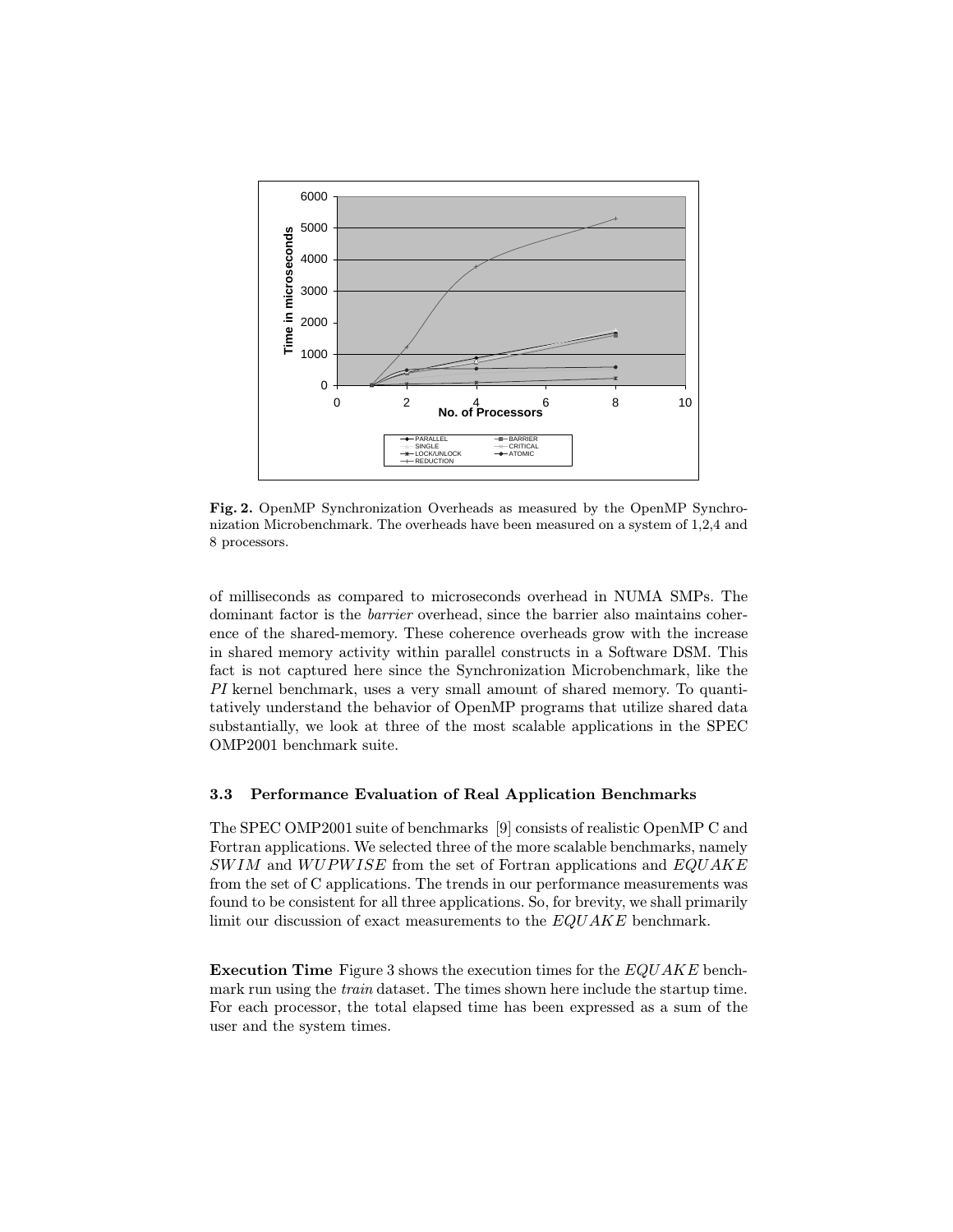

Fig. 3. Execution Times for the equake SPEC OpenMP Benchmark running on 1,2,4 and 8 processors, shown in terms of the measured user times and system times.

The figure shows a speedup in terms of user-times from one to eight processors. However, considering total elapsed time, the overall speedup is much less. For 8 processors, the performance degrades so that no speedup is achieved. This fact is consistent with the growing system time component as we go from serial to 8 processor execution. We verified that this system time component is not caused by system scheduling or paging activity. Instead, we attribute the system time to shared-memory coherence activities.

Detailed Measurements of Program Sections The equake code has two small serial sections and several parallel regions, which cover more than 99% of the serial execution time. We first look at two parallel loops main 2 and main 3 which show the desirable speedup behavior. The times spent within the parallel loop and the time spent at the barrier are shown separately. Loop main 3 is one of the more important parallel loops where around 30% of the program time is spent. Figure 4 shows the behavior of these loops.

Loop main 2 shows a speedup of about two and loop main 3 shows almost linear speedup on 8 processors in terms of elapsed time. In both cases the loop time itself speeds up almost linearly, but the barrier time increases considerably. In fact, main 2 has a considerable increase in barrier overheads from the serial to 8 processor execution. In main 3, the barrier overhead is within a more acceptable range. The reason for this is that the loop body of  $main_2$  is very small. It consists of a loop of 3 iterations containing a single assignment statement. Compared to that, main 3 has a larger loop body which considerably amortizes the cost of the barrier.

We next look at three loops,  $main_1$  meminit 1 and meminit 2, which incur large barrier overheads. Figure 5 shows the behavior of these loops.

In all these three loops, loop times speed up linearly, but the barrier times increase to 15 to 30 times the loop times on 8 processors. So, for these loops,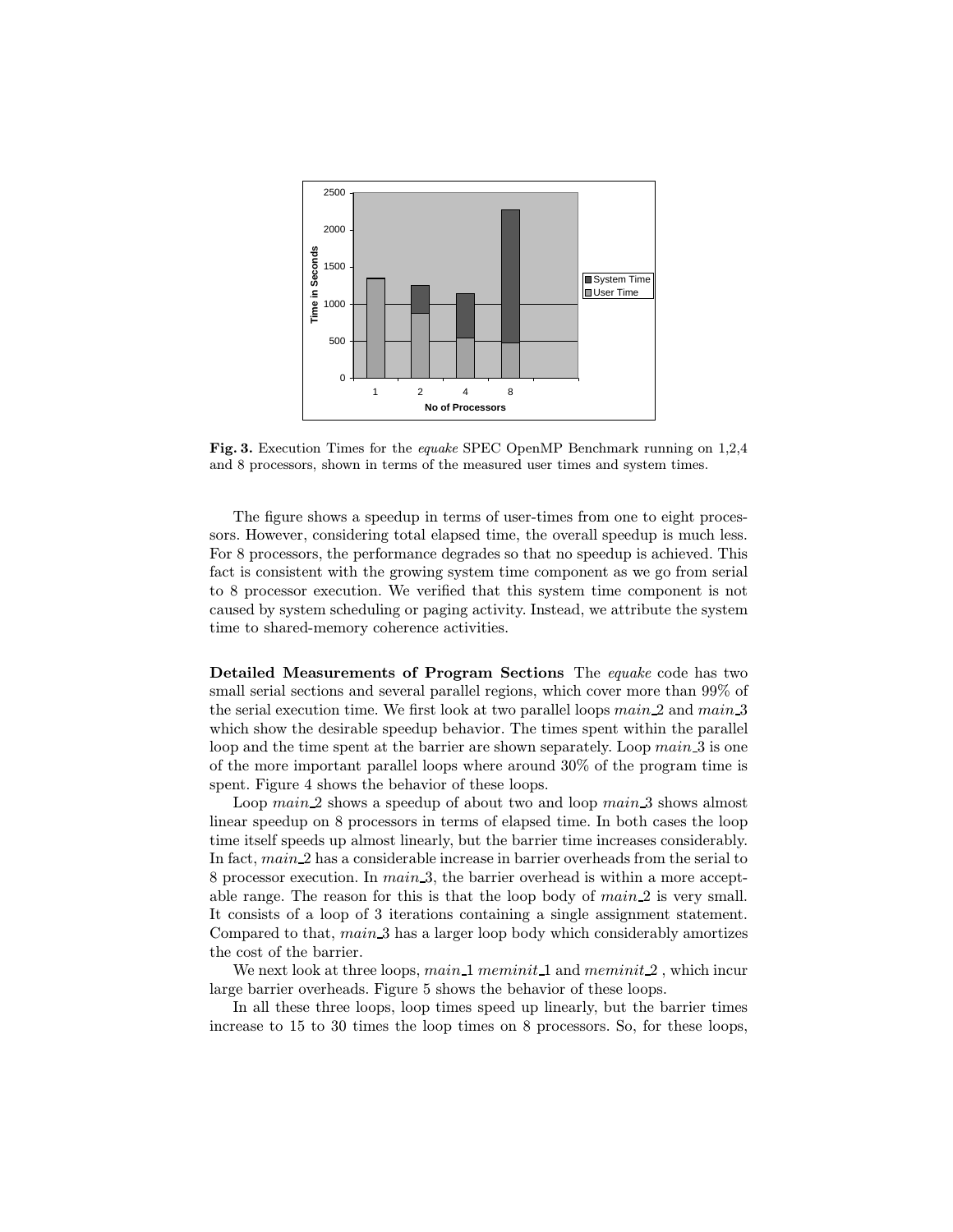

Fig. 4. Normalized Execution Times for the parallel loops, main 2 and main 3, on 1,2,4 and 8 processors. The total execution time for each is expressed as a sum of the time spent within the loop and the time spent on the barrier at its end. Timings for each loop are normalized with respect to the serial version.

there is a substantial slowdown as we go from serial to 8-processor execution. These loops mainly contain shared memory writes. Especially *meminit* 1 and  $meminit2$  contain only shared memory initialization. So the barrier time becomes unacceptably more expensive than the loops themselves. As discussed previously, the barrier cost increases with the number of shared memory writes in the parallel region.

We next look at the performance of the serial sections (serial  $\alpha$  and serial  $\alpha$ ) and the most time consuming parallel region  $(s m v p_0)$  within the program. Figure 6 shows the behavior of these regions.

As previously discussed in Section 2, barriers have to be placed within a serial region so that shared memory writes by the master processor become visible to the other processors. We see that this results in serial section serial 1 experiencing a slowdown as we go from the serial to 8-processor execution. Section serial 2 in unaffected since it does not have barriers in-between.

The parallel region  $smvp_0$  also suffers because of the same reason - it contains several parallel loops and after each of these, a barrier has to be placed. The parallel region  $sump_0$  takes up more than 60% of the total execution time, hence its performance has a major impact on the overall application.

To summarize our measurements, we note that a naive transformation of realistic OpenMP applications for Software DSM execution does not give us the desired performance. A large part of this performance degradation is owing to the fact that shared-memory activity and synchronization is more expensive in a Software DSM scenario and this cost is several orders of magnitude higher than in SMP systems. Barrier costs now increase with the number of shared memory writes in parallel regions. Realistic applications use a large shared-memory space,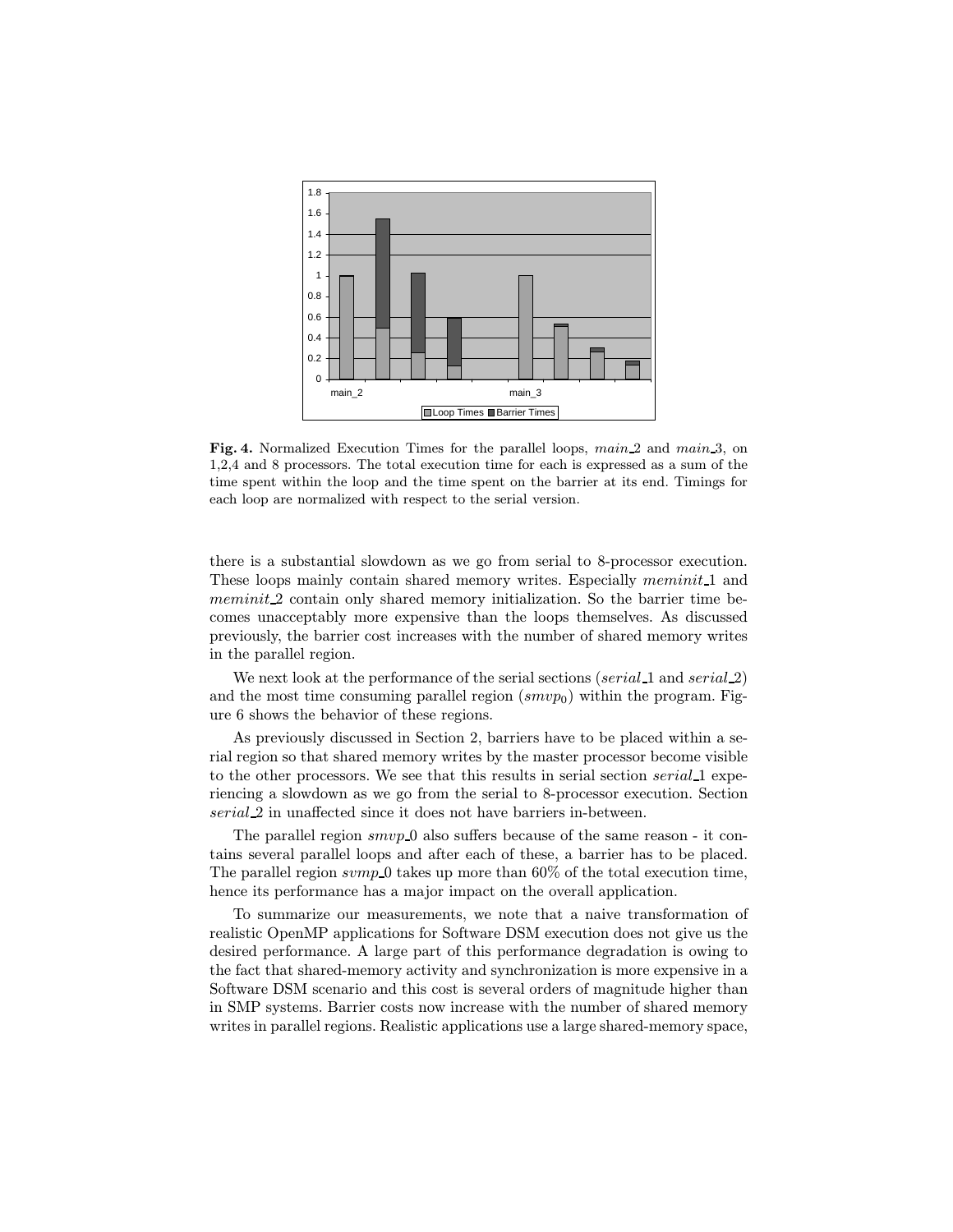

Fig. 5. Normalized Execution Times for the parallel loops main 1 meminit 1 and meminit 2 on 1,2,4 and 8 processors. The total execution time for each is expressed as a sum of the time spent within the loop and the time spent on the barrier at its end.

and thus have high data coherence overheads, which explains the seemingly contradicting performance results of kernels and real-applications.

Our measurement motivate the need for optimizations when we try to run real OpenMP applications in a Software DSM scenario. The results discussed above indicate that these optimizations should be primarily aimed at optimizing shared-memory synchronization in programs, irrespective of the underlying Software DSM specifics. In our subsequent discussion, we present some of the possible optimizations.

# 4 Ongoing Work: Improving OpenMP Performance on Software DSM Systems

In this section we describe transformations that can optimize OpenMP programs on a Software DSM system. Many of these techniques have been discussed in other contexts. We expect their combined implementation in an OpenMP/Software DSM compiler to have a significant impact. The realization of such a compiler is one objective of our ongoing project.

Data Prefetch and Forwarding: Prefetch is a fundamental technique for overcoming memory access latencies. Closely-related to prefetch is data forwarding, which is producer-initiated. Forwarding has the advantage that it is a one-way communication (producer forwards to all consumers) whereas prefetching is a two-way communication (consumers request data and producers respond). An important issue in prefetch/forwarding is to determine the optimal prefetch point. Prefetch techniques have been studied previously [10], albeit not in the context of OpenMP applications for Software DSM systems. We expect prefetch/forwarding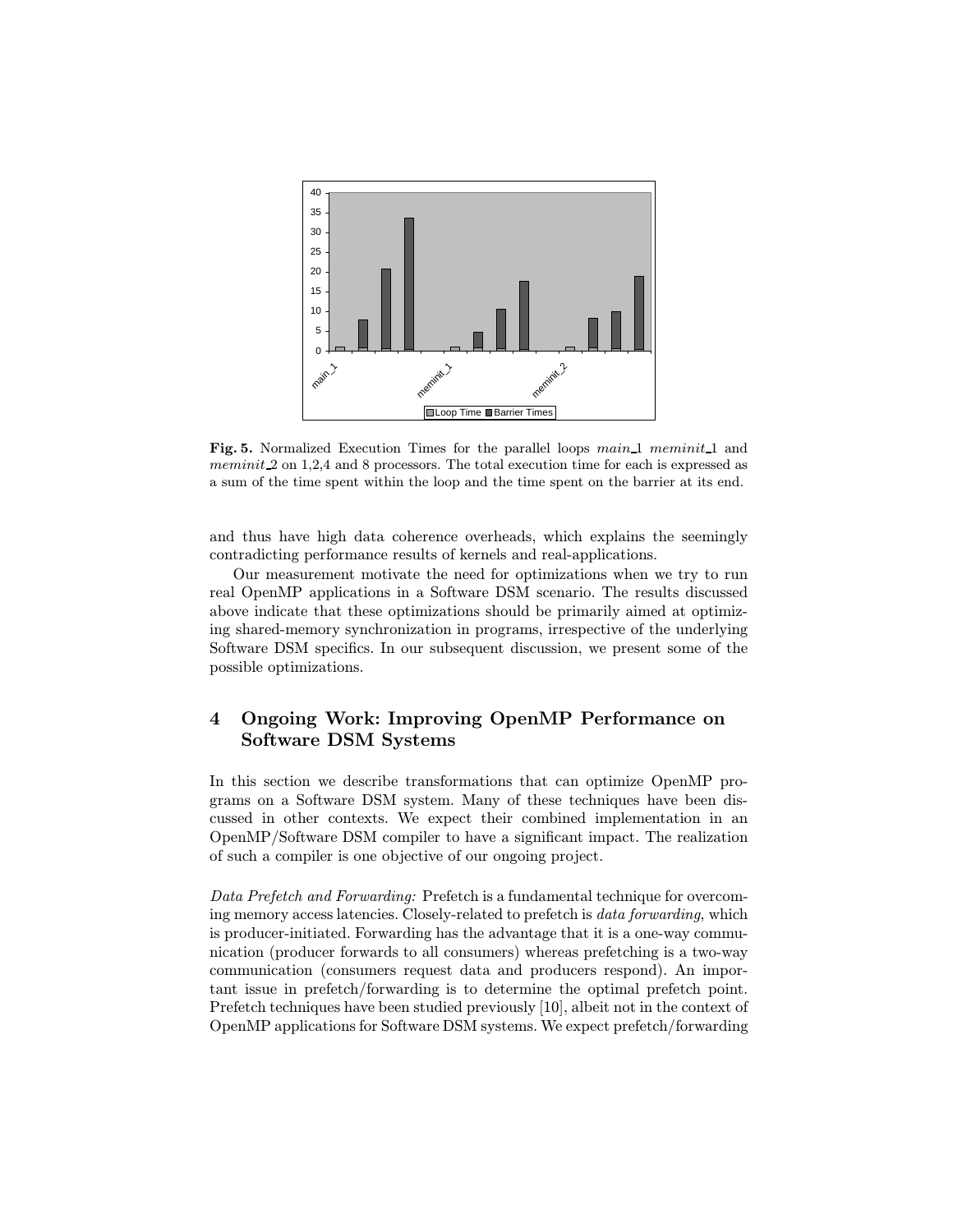

Fig. 6. Normalized Execution Times for the serial sections serial 1, serial 2 and the parallel region smvp 0 . For each region the times are normalized with respect to the serial version.

to significantly lower the cost of OpenMP END PARALLEL region constructs, as it reduces the need for coherence actions at that point.

Barrier elimination: Two types of barrier eliminations will become important. It is well known that the usual barrier that separates two consecutive parallel loops can be eliminated if permitted by data dependences [11]. Similarly, within parallel regions containing consecutive parallel loops, it may be possible to eliminate the barrier separating the individual loops. Barriers in the serial section, as described in Section 2, can be eliminated in some situations, if the shared data written are not read subsequently within the same serial section.

Data privatization: Private data in a Software DSM system are not subject to costly coherence actions. An extreme of a Software DSM program can be viewed as a program that has only private, and no shared, data. The necessary data exchanges between processors are performed by copy operations via shared memory or possibly via explicit messages. Such a program is equivalent to a message-passing program. Many points are possible in-between this extreme and a program that has all OpenMP shared data placed in shared DSM address space. For example, shared data with read-only accesses in certain program sections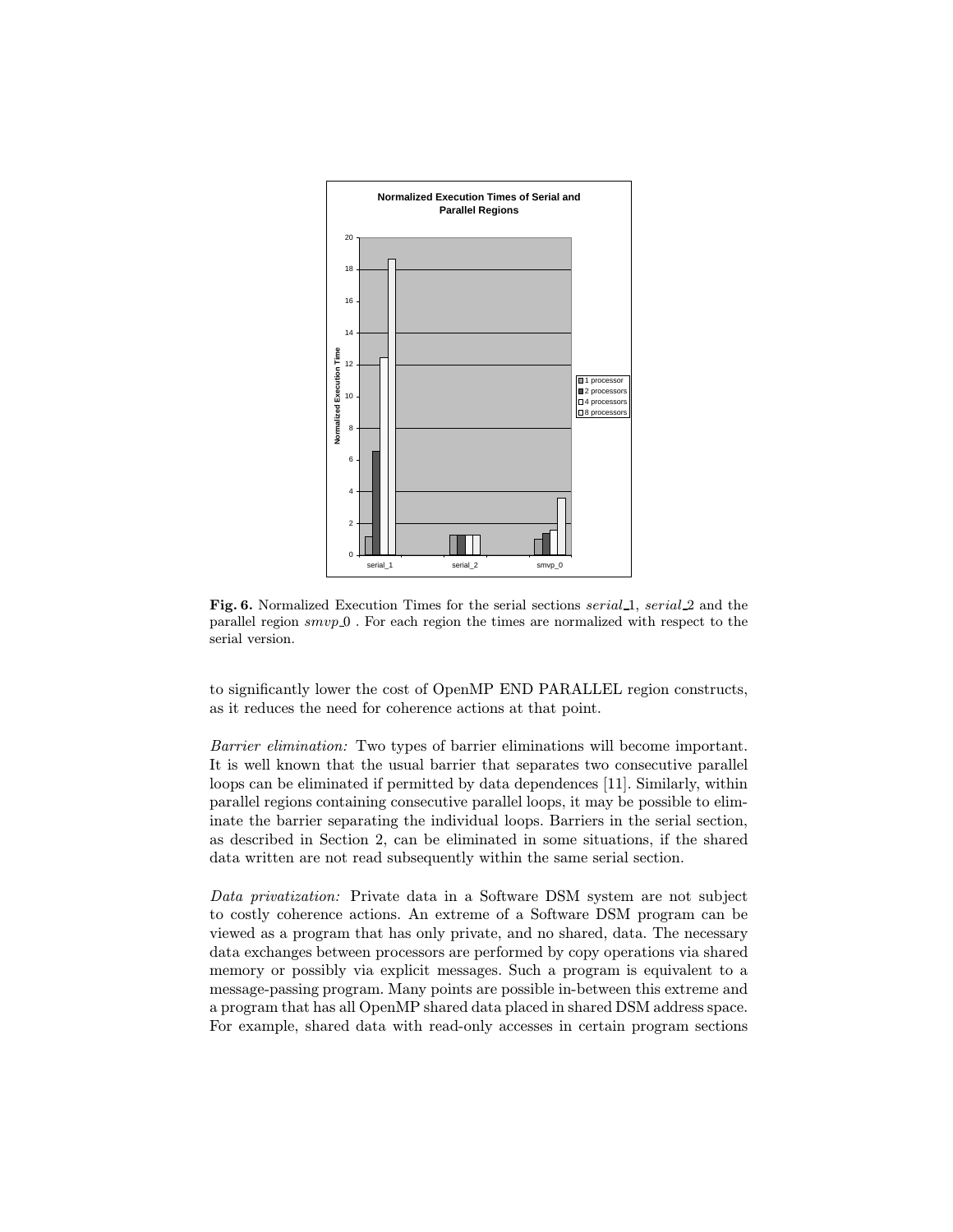can be made "private with copy-in" during these sections. Similarly, shared data that are exclusively accessed by the same processor can be privatized during such a program phase. For large phases, the benefit of this scheme is obvious. In programs with small read-only or exclusive phases, the copy-in and copyout operations at phase boundaries become significant, moving closer the the "message-passing" extreme mentioned above.

Figure 7 demonstrates a simple form of this optimization, applied to the equake benchmark. The program reads data in a serial region from a file. In the original code, since all the processors use the data, a shared attribute is given. However, we have modified the program so that the input data, which are readonly after the initialization, become private to all processes. Figure 7 shows that even this simple optimization substantially reduces the execution times. With this new scheme, the resulting speedup on four processors is close to two.



Fig. 7. Performance Improvements with a simple data privatization optimization

Page placement: Software DSM systems may place memory pages on fixed home processors or the pages may migrate between processors. Fixed page placement leads to high overhead if the chosen home is not the processor with the most frequent accesses to this page. Migrating pages can incur high overhead if the pages end up changing their home frequently. In both cases the compiler can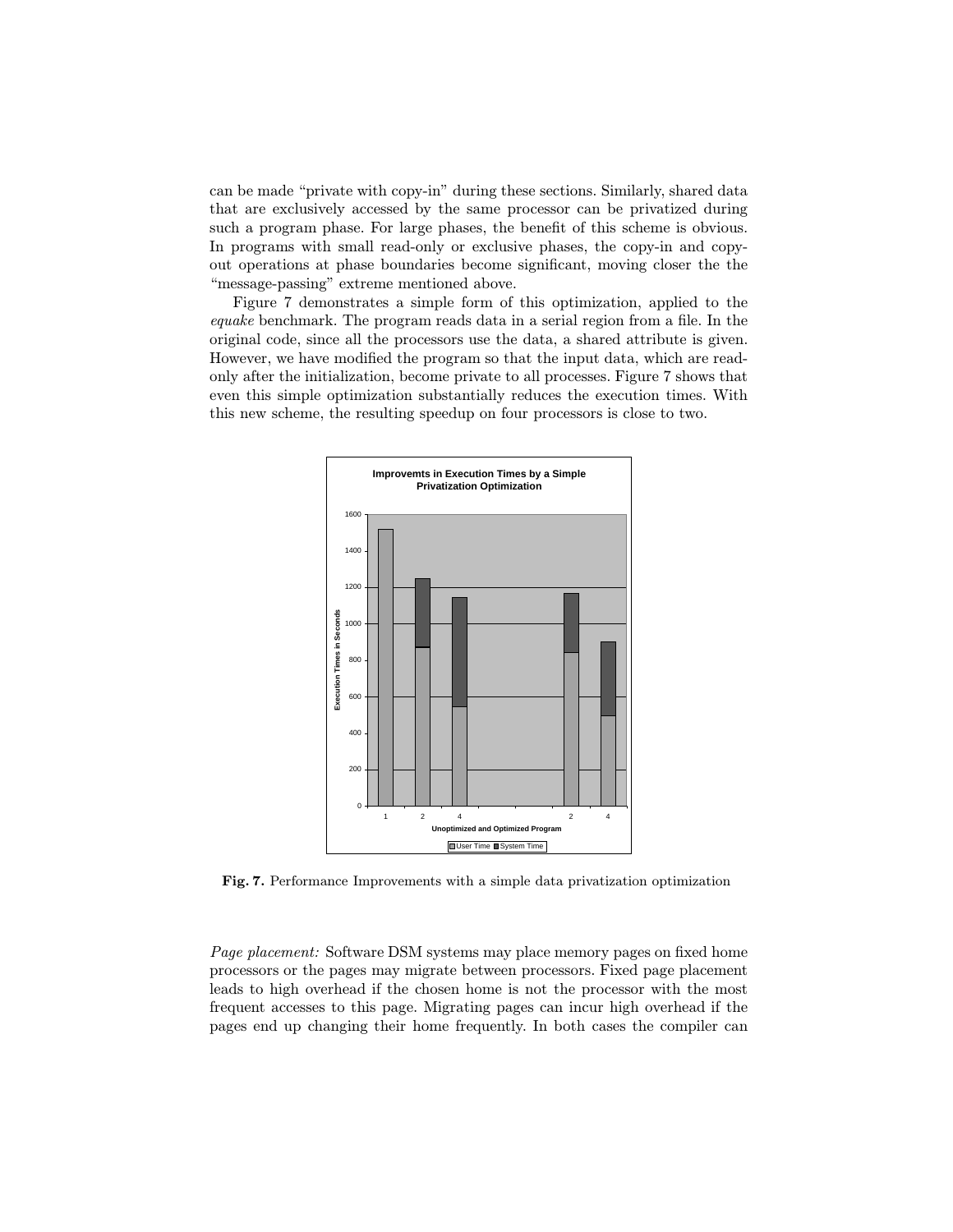help direct the page placing mechanism. It can estimate the number of accesses made to a page by all processors and choose the best home.

Automatic data distribution: Data distribution mechanisms have been well researched in the context of distributed memory multiprocessors and languages such as HPF. Many of these techniques are directly applicable to a Software DSM system. Automatic data distribution is easy in regular data structures and program patterns. Hence, a possible strategy is to apply data distribution with explicit messaging in regular program sections and rely on Software DSM mechanism for other data and program patterns. This idea has been pursued in [12], and we will combine our approaches in a collaborative effort. Planned enhancements include other data and loop transformation techniques for locality enhancement.

Adaptive optimization: A big impediment for all compiler optimizations is the fact that input data is not known at compile-time. Consequently, compilers must make conservative assumptions leading to suboptimal program performance. The potential performance degradation is especially high if the compiler's decision making chooses between transformation variants whose performance differs substantially. This is the case in Software DSM systems, which typically possess several tunable parameters. We are building on a prototype of a dynamically adaptive compilation system [13–15], called ADAPT, which can dynamically compile program variants, substitute them at runtime, and evaluate them in the executing application.

In ongoing work we are creating a compilation system that integrates the presented techniques. As we have described, several of these techniques have been proposed previously. However, no quantitative data of their value on large, realistic OpenMP applications on Software DSM systems is available. Evaluating these optimizations in the context of the SPEC OMP applications is an important objective of our current project.

Our work complements efforts to extend OpenMP with latency management constructs. While our primary emphasis is on the development and evaluation of compiler techniques, we will consider small extensions that may become critical in directing compiler optimizations.

## 5 Conclusions

In this paper we have studied the feasibility of executing OpenMP applications on a commodity cluster architecture via a distributed shared memory system. We have found that, although small OpenMP programs can exhibit near-ideal speedups, a naive translation of realistic OpenMP programs onto the API provided by the Software DSM system is not sufficient. We have found that coherence actions performed at synchronization points are major sources of overheads. We found that the efficient execution of realistic OpenMP applications on distributed processor architectures via a Software DSM system requires substantial